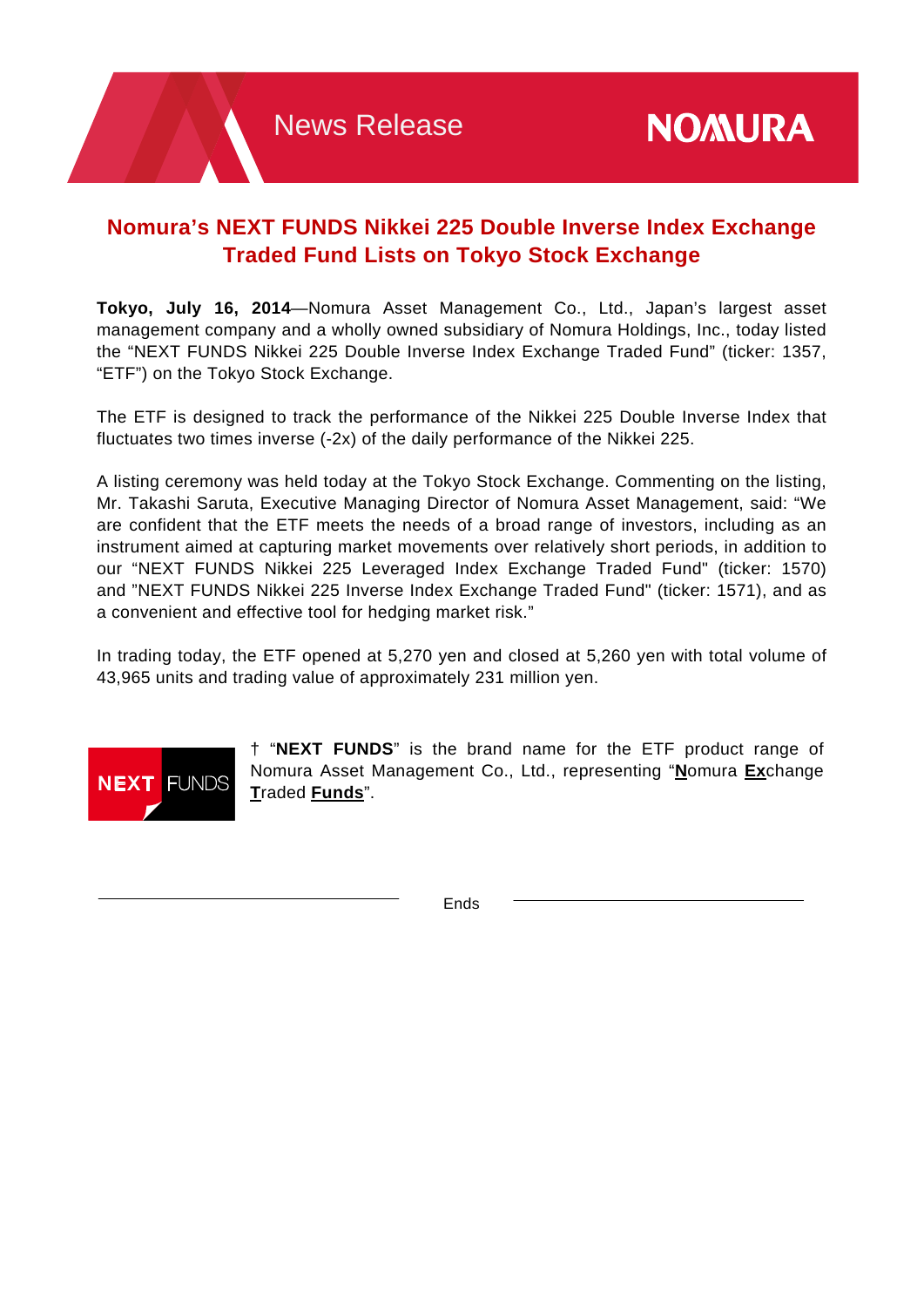# **For further information please contact:**

| <b>Name</b> | Company                              | <b>Telephone</b> |
|-------------|--------------------------------------|------------------|
| Joey Wu     | Nomura Holdings, Inc.                | 81-3-3278-0591   |
| Keiko Sugai | Group Corporate Communications Dept. |                  |

# **Notes to editors:**

#### **Nomura**

Nomura is an Asia-based financial services group with an integrated global network spanning over 30 countries. By connecting markets East & West, Nomura services the needs of individuals, institutions, corporates and governments through its three business divisions: Retail, Asset Management, and Wholesale (Global Markets and Investment Banking). Founded in 1925, the firm is built on a tradition of disciplined entrepreneurship, serving clients with creative solutions and considered thought leadership. For further information about Nomura, visit www.nomura.com.

#### **Disclaimer of "Nikkei 225 Double Inverse Index"**

The Nikkei 225 Double Inverse Index, which is calculated by a method independently developed by Nikkei Inc. ("Nikkei") is a copyrightable work. Nikkei owns the copyright and any other intellectual property rights in the Nikkei 225 Double Inverse Index itself and the method for calculating, Nikkei 225 on which The Nikkei 225 Double Inverse Index calculated.

All ownership of trademark and any other intellectual property rights with respect to marks representing "Nikkei", "Nikkei 225 Double Inverse Index" and "Nikkei Stock Average (Nikkei 225)" belong to Nikkei.

The NEXT FUNDS Nikkei 225 Double Inverse Index Exchange Traded Fund is not in any way sponsored, endorsed or promoted by Nikkei. Nikkei does not make any warranty or representation whatsoever, express or implied, either as to the results to be obtained as to the use of the Nikkei 225 Double Inverse Index and the Nikkei 225("Indexes") or the figure as which the Indexes stand at any particular day or otherwise. The Indexes are compiled and calculated solely by Nikkei. However, the Nikkei shall not be liable to any person for any error in the Indexes and Nikkei shall not be under any obligation to advise any person, including a purchaser or vendor of the NEXT FUNDS Nikkei 225 Double Inverse Index Exchange Traded Fund, of any error therein.

In addition, Nikkei gives no assurance regarding any modification or change in any methodology used in calculating the Indexes and is under no obligation to continue the calculation, publication and dissemination of the Indexes.

# **Disclaimer of "Nikkei 225 Leveraged Index"**

The Nikkei 225 Leveraged Index, which is calculated by a method independently developed by Nikkei is a copyrightable work. Nikkei owns the copyright and any other intellectual property rights in the Nikkei 225 Leveraged Index itself and the method for calculating, Nikkei 225 on which The Nikkei 225 Leveraged Index calculated.

All ownership of trademark and any other intellectual property rights with respect to marks representing "Nikkei", "Nikkei 225 Leveraged Index" and "Nikkei 225" belong to Nikkei.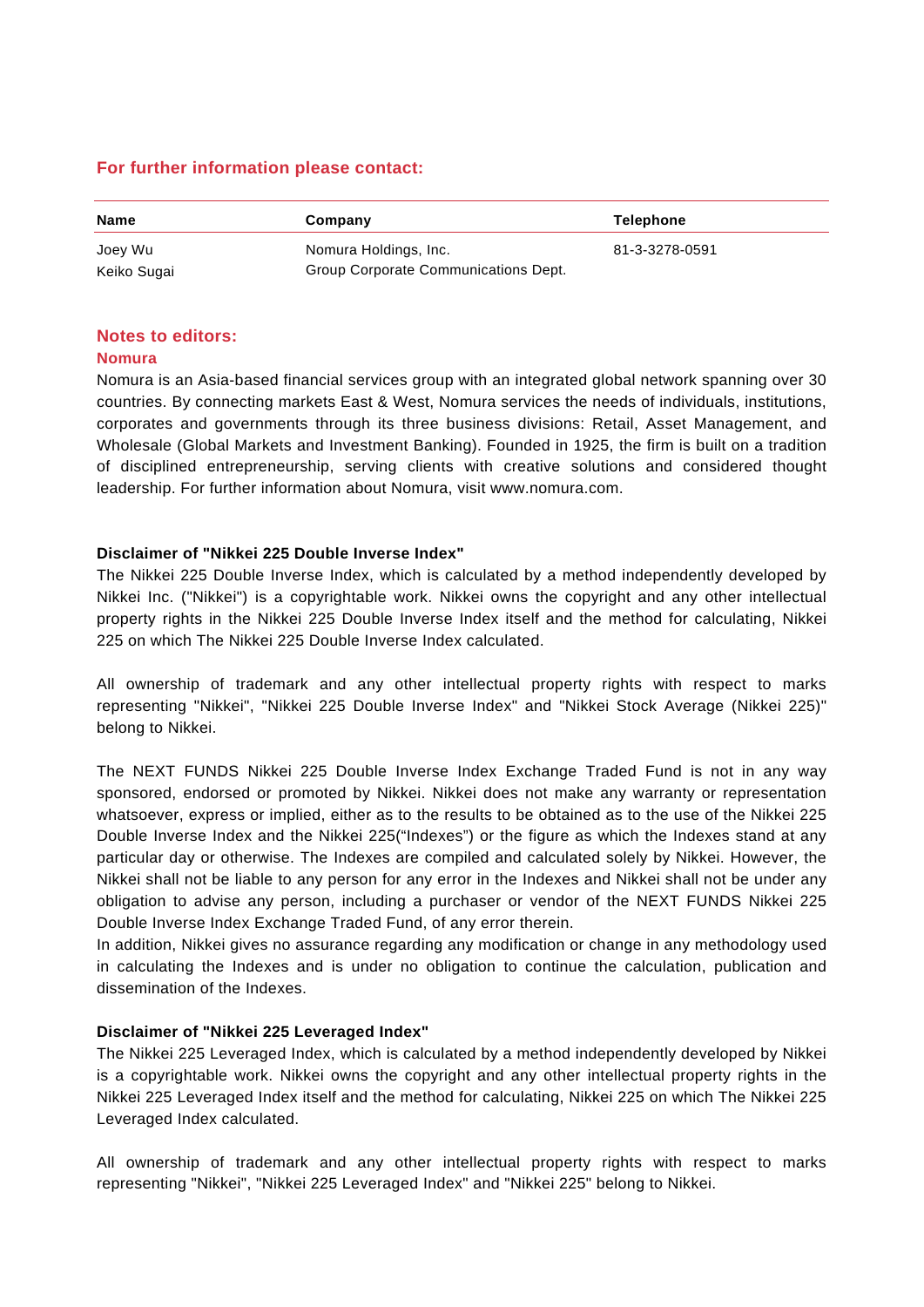The NEXT FUNDS Nikkei 225 Leveraged Index Exchange Traded Fund is not in any way sponsored, endorsed or promoted by Nikkei. Nikkei does not make any warranty or representation whatsoever, express or implied, either as to the results to be obtained as to the use of the Nikkei 225 Leveraged Index and the Nikkei 225("Indexes") or the figure as which the Indexes stand at any particular day or otherwise. The Indexes are compiled and calculated solely by Nikkei. However, the Nikkei shall not be liable to any person for any error in the Indexes and Nikkei shall not be under any obligation to advise any person, including a purchaser or vendor of the NEXT FUNDS Nikkei 225 Leveraged Index Exchange Traded Fund, of any error therein.

In addition, Nikkei gives no assurance regarding any modification or change in any methodology used in calculating the Indexes and is under no obligation to continue the calculation, publication and dissemination of the Indexes.

#### **Disclaimer of "Nikkei 225 Inverse Index"**

The Nikkei 225 Inverse Index, which is calculated by a method independently developed by Nikkei is a copyrightable work. Nikkei owns the copyright and any other intellectual property rights in the Nikkei 225 Inverse Index itself and the method for calculating, Nikkei 225 on which The Nikkei 225 Inverse Index calculated.

All ownership of trademark and any other intellectual property rights with respect to marks representing "Nikkei", "Nikkei 225 Inverse Index" and "Nikkei 225" belong to Nikkei.

The NEXT FUNDS Nikkei 225 Inverse Index Exchange Traded Fund is not in any way sponsored, endorsed or promoted by Nikkei. Nikkei does not make any warranty or representation whatsoever, express or implied, either as to the results to be obtained as to the use of the Nikkei 225 Inverse Index and the Nikkei 225("Indexes") or the figure as which the Indexes stand at any particular day or otherwise. The Indexes are compiled and calculated solely by Nikkei. However, the Nikkei shall not be liable to any person for any error in the Indexes and Nikkei shall not be under any obligation to advise any person, including a purchaser or vendor of the NEXT FUNDS Nikkei 225 Inverse Index Exchange Traded Fund, of any error therein.

In addition, Nikkei gives no assurance regarding any modification or change in any methodology used in calculating the Indexes and is under no obligation to continue the calculation, publication and dissemination of the Indexes.

# **Notice concerning Nikkei 225 Double Inverse Index**

The Nikkei 225 Double Inverse Index is always calculated so that the rate of change of the index between two consecutive business days is the doubled inverse of (i.e. minus two times) the rate of change of the Nikkei Average over the same period. However, the rate of change of the Nikkei 225 Double Inverse Index over periods of more than two business days does not generally calculate to the doubled inverse of (i.e. minus two times) the rate of change of the Nikkei Average in the calculation, resulting in an unavoidable difference in calculations.

The difference between the rate of change of the Nikkei 225 Double Inverse Index and the doubled inverse of (i.e. minus two times) the rate of change of the Nikkei Average over more than two business days varies depending on the path of movement of the Nikkei Average during the period and may occur in either positive or negative direction. However, in general when the price movement of the Nikkei Average repeats a rise and descent, it is more likely that the difference will occur in the negative direction. Moreover, difference tends to become larger over longer periods.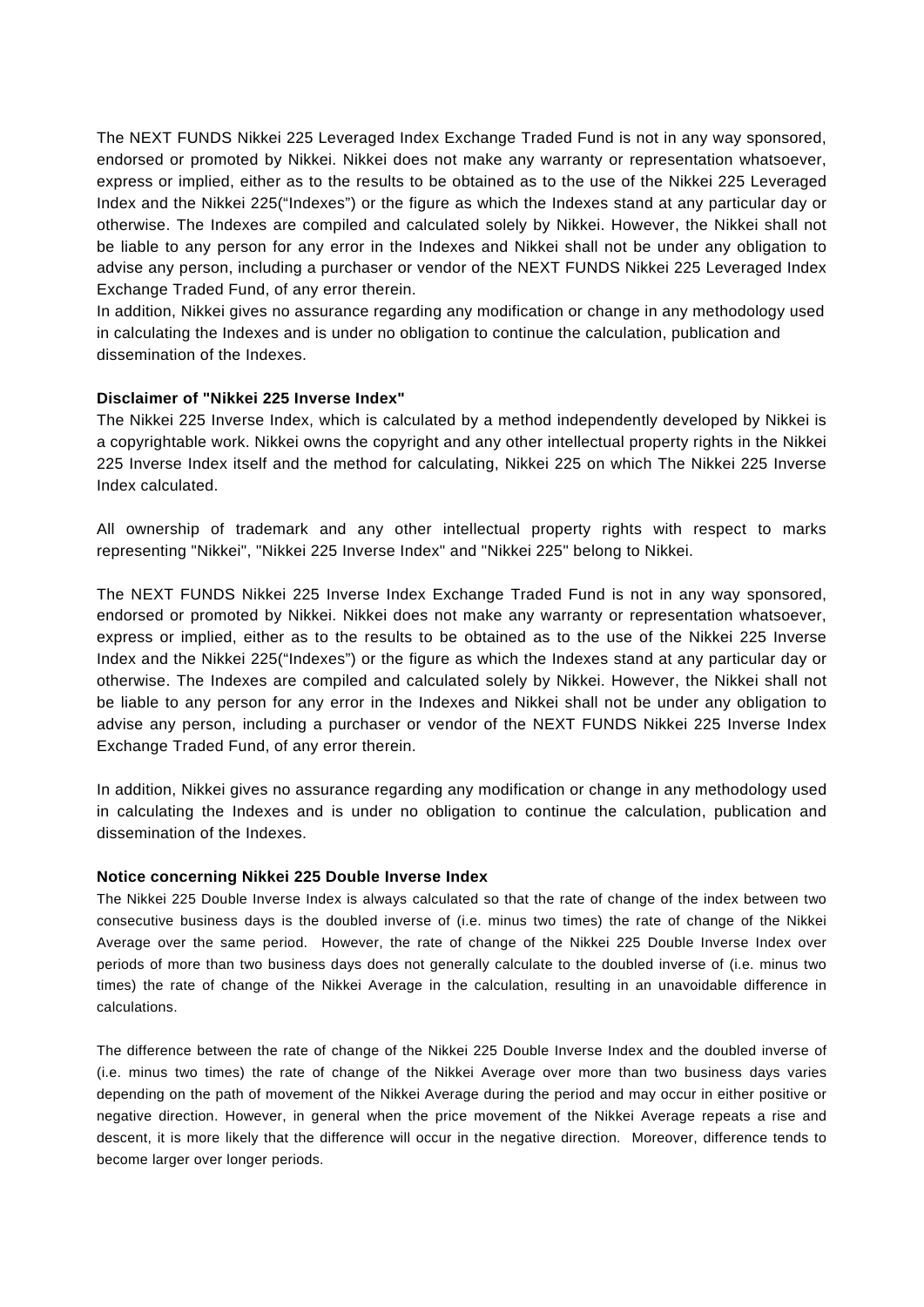Therefore, the NEXT FUNDS Nikkei 225 Double Inverse Index Exchange Traded Fund is not generally suitable for long-term investment and is suitable for investment aimed at capturing market movements over relatively short periods.

#### **Disclaimer of Nomura Asset Management**

The contents of this material are based on an English translation of a Japanese announcement made on July 16, 2014 by Nomura Asset Management Co., Ltd. Whilst every effort has been made to translate the Japanese document into English, the accuracy and correctness of this translation are not guaranteed, therefore please refer to the original Japanese document which shall supersede, amend or supplement all other translations.

Please note that the information contained in this document is for reference purposes only and does not constitute an offer to sell or the solicitation of an offer to buy securities by Nomura Asset Management Co., Ltd. to any person in Japan and does not constitute a distribution, an offer to sell or the solicitation of an offer to buy any securities or provide any services in any jurisdiction in which such distribution or offer is not authorized.

Furthermore, none of the shares of the Fund have been or will be registered under the United States Securities Act of 1933, as amended ("1933 Act"), or under the securities laws of any state or political subdivision of the United States of America or any of its territories, possessions or other areas subject to its jurisdiction including the Commonwealth of Puerto Rico (the "United States"). The Fund has not been and will not be registered under the United States Investment Company Act of 1940, as amended, nor under any other US federal laws.

Accordingly, the information in this document is not made or directed to any person in the United States or to any U.S. person. Under no circumstance shall the provision of the information on this document be deemed to constitute an offer of securities or an offer to provide any services to any person in the United States or to any U.S. Person as the term is defined under 1933 Act. Residents of the United States are specifically prohibited from investing in the NEXT FUNDS and no person may offer investment in these funds to residents of the United States.

Furthermore, the information in this document is not made or directed to any person in the United Kingdom and under no circumstances shall the provision of the information in this document be deemed to constitute an offer of securities or an offer to provide any services to any person in the United Kingdom.

# **Disclosures required in Japan**

Registered Company Name: Nomura Asset Management Co., Ltd. Registration Number: Director of the Kanto Local Financial Bureau (Financial instruments firms) No. 373

Member Associations: The Investment Trusts Association, Japan; Japan Securities Investment Advisers Association

This document is issued for reference purposes to explain the outline of "NEXT FUNDS Nikkei 225 Double Inverse Index Exchange Traded Fund" ("Fund") and does not constitute disclosure material based on the Financial Instruments and Exchange Law. Moreover, this document is not in any way intended to be an investment solicitation. Before investing in the Fund, prospective investors should carefully read the "Securities Registration Statement", "the Prospectus", and the "Document Prior to Conclusion of Contract" under your own responsibilities and based on your own judgment.